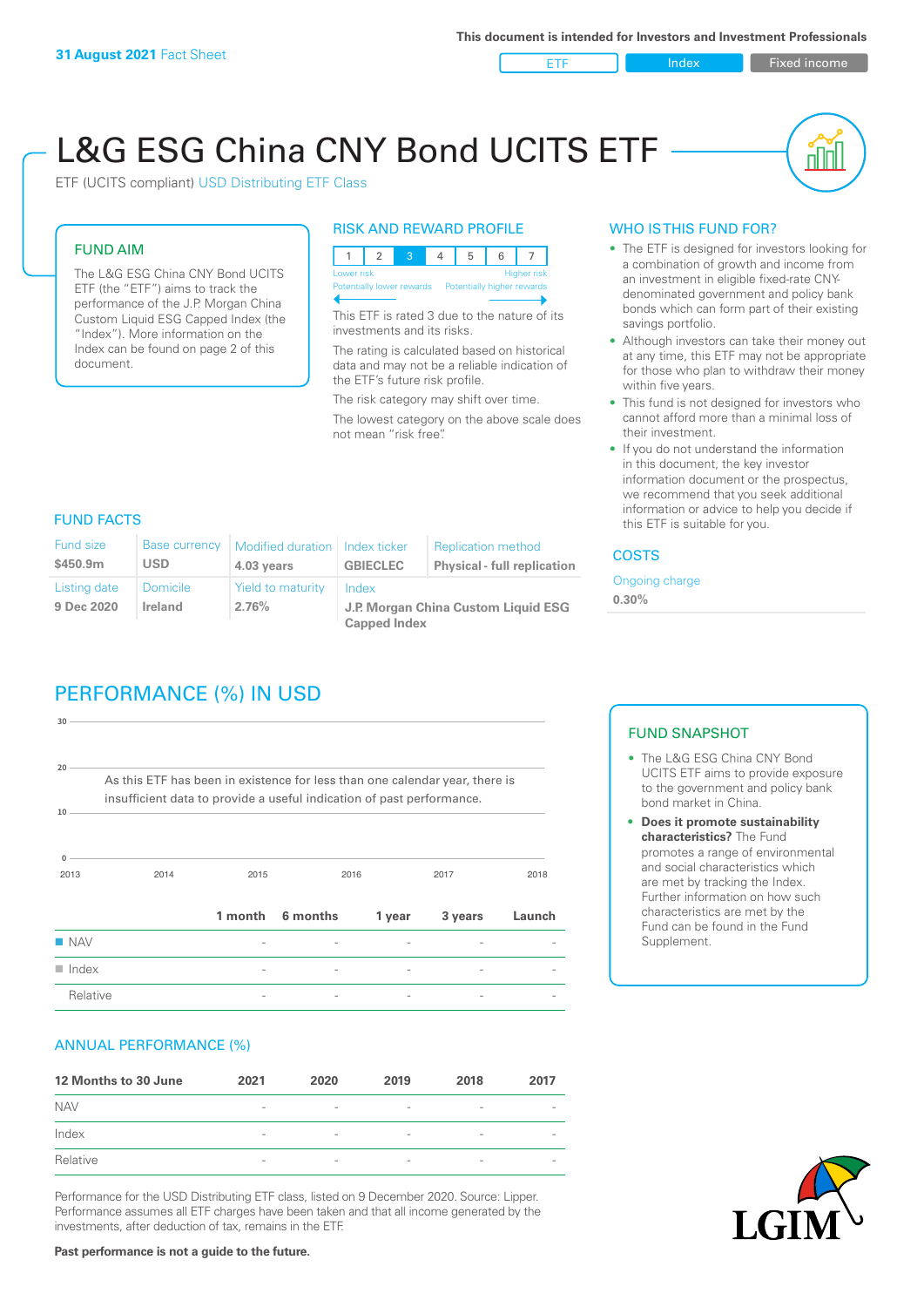# L&G ESG China CNY Bond UCITS ETF

ETF (UCITS compliant) USD Distributing ETF Class

## PORTFOLIO BREAKDOWN

All data source LGIM unless otherwise stated. Totals may not sum due to rounding. In order to minimise transaction costs, the Fund will not always own all the assets that constitute the index and on occasion it will own assets that are not in the index. The number of fund holdings can also differ from the index due to corporate events and proxy holdings.

| <b>CURRENCY (%)</b> |       |                                              |              | Top 10 holdings 19.1%<br>Rest of portfolio 80.9%<br>No. of holdings in ETF 158<br>No. of constituents in Index 161                                                                                   |                                                                    |  |
|---------------------|-------|----------------------------------------------|--------------|------------------------------------------------------------------------------------------------------------------------------------------------------------------------------------------------------|--------------------------------------------------------------------|--|
|                     |       | <b>YEARSTO MATURITY (%)</b>                  |              | TOP 10 HOLDINGS (%)                                                                                                                                                                                  |                                                                    |  |
| $\blacksquare$ CNY  | 100.0 | $\blacksquare$ 0 - 5 Years<br>• 5 - 10 Years | 62.2<br>37.8 | China 3.02% 2025<br>China 2.85% 2027<br>China 2.68% 2030<br>China 3.28% 2027<br>China 1.99% 2025<br>China 3.27% 2030<br>China 2.88% 2023<br>China 3.29% 2029<br>China 3.25% 2026<br>China 3.03% 2026 | 2.1<br>2.0<br>2.0<br>2.0<br>2.0<br>1.9<br>1.9<br>1.8<br>1.7<br>1.7 |  |
|                     |       | <b>COUNTRY (%)</b><br>China                  | 100.0        |                                                                                                                                                                                                      |                                                                    |  |

#### INDEX DESCRIPTION

The Index aims to track the performance of eligible fixed-rate, bullet, CNY-denominated government and policy bank bonds. The index applies an ESG scoring and screening methodology to tilt toward issuers ranked higher on ESG criteria, and to underweight issuers that rank lower.

#### INDEX FUND MANAGEMENT TEAM



The Index Fund Management team comprises 25 fund managers, supported by two analysts. Management oversight is provided by the Global Head of Index Funds. The team has average industry experience of 15 years, of which seven years has been at LGIM, and is focused on achieving the equally important objectives of close tracking and maximising returns.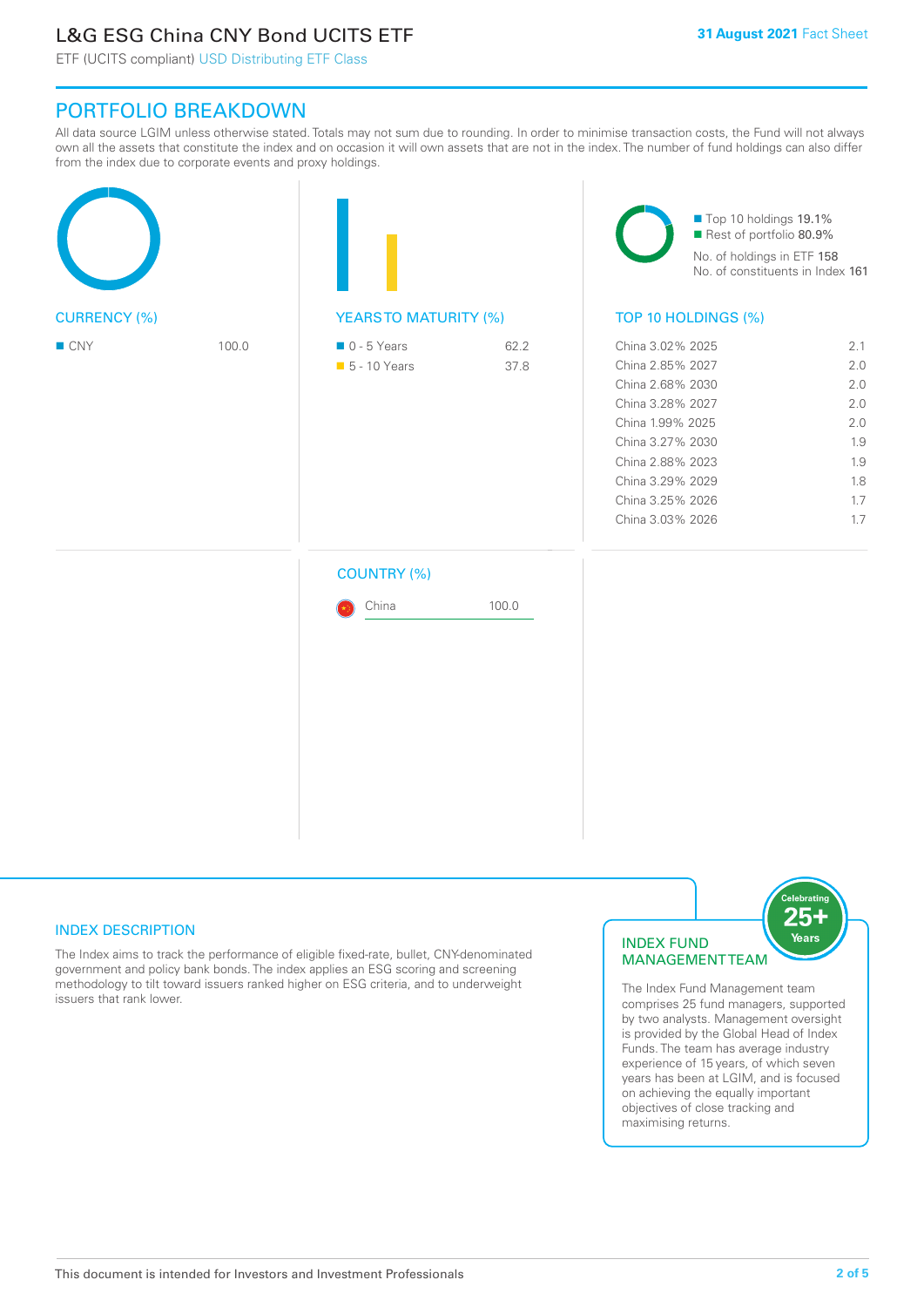# L&G ESG China CNY Bond UCITS ETF

ETF (UCITS compliant) USD Distributing ETF Class

#### KEY RISKS

- The value of an investment and any income taken from it is not guaranteed and can go down as well as up; you may not get back the amount you originally invested.
- An investment in the ETF involves a significant degree of risk. Any decision to invest should be based on the information contained in the relevant prospectus. Prospective investors should obtain their own independent accounting, tax and legal advice and should consult their own professional advisers to ascertain the suitability of the ETF as an investment.
- Investing in emerging market government and policy bank bonds will expose the ETF to any political, social and economic instability in the relevant countries. Investing in the Chinese Interbank Bond Market via Bond Connect is subject to regulatory risk. The governing rules and regulations of this regime may be subject to change with minimal notice and have the potential to be applied retrospectively. Any suspension imposed by the Chinese authorities on the trading of securities via Bond Connect would have adverse implications for the acquisition and disposition of the ETF's assets.
- Changes to interest rates will have a significant impact on bond prices and the ETF's value.
- If a bond issuer fails to make scheduled coupon payments or fails to repay the principal amount of a bond at maturity (i.e. is in "default"), this may significantly impact the ETF's value.
- Bond markets can be "illiquid" (i.e. have limited trading activity) which may mean that the ETF is not able to buy and sell bonds at fair prices.
- Third party service providers (such as counterparties entering into financial derivative instruments with the ETF or the ETF's depositary) may go bankrupt and fail to pay money due to the ETF or return property belonging to the ETF.
- If the Index provider stops calculating the Index or if the ETF's license to track the Index is terminated, the ETF may have to be closed.
- It may not always be possible to buy and sell ETF shares on a stock exchange or at prices closely reflecting the NAV.
- There is no capital guarantee or protection on the value of the ETF. Investors can lose all the capital invested in the ETF.
- Please refer to the "Risk Factors" section of the Issuer's Prospectus and the Fund Supplement.

For mo[re inf](https://www.lgimetf.com/)ormation, please refer to the key investor information document on our website M

#### TRADING INFORMATION

| <b>Exchange</b>           | <b>Currency ISIN</b> |                       | <b>SEDOL</b>                | <b>Ticker Bloomberg</b> |
|---------------------------|----------------------|-----------------------|-----------------------------|-------------------------|
| London Stock Exchange USD |                      | IE00BLRPOL76          | <b>BMHMZG3 DRGN DRGN LN</b> |                         |
| London Stock Exchange GBP |                      | IE00BLRPOL76          | BMVSW99 DRGG DRGG LN        |                         |
| Deutsche Börse            | EUR                  | <b>IFOOBL RPOL 76</b> | BMHMZF2 DRGN DRGN GY        |                         |
| Borsa Italiana            | <b>EUR</b>           | IE00BLRPOL76          | BMHMZD0 DRGN DRGN IM        |                         |
| <b>SIX Swiss Exchange</b> | CHF.                 | IE00BLRPOL76          | BI FHF63                    | DRGN DRGN SW            |

The currency shown is the trading currency of the listing.



#### SPOTLIGHT ON LEGAL & GENERAL INVESTMENT MANAGEMENT

We are one of Europe's largest asset managers and a major global investor, with assets under management of £1,326.8 billion (as at 30 June 2021). We work with a wide range of global clients, including pension schemes, sovereign wealth funds, fund distributors and retail investors.

Source: LGIM internal data as at 30 June 2021. The AUM disclosed aggregates the assets managed by LGIM in the UK, LGIMA in the US and LGIM Asia in Hong Kong. The AUM includes the value of securities and derivatives positions.

### COUNTRY REGISTRATION



#### AVAILABILITY

| <b>ISA</b> eligible             | Yes |
|---------------------------------|-----|
| SIPP eligible                   | Yes |
| <b>UK Fund Reporting Status</b> | Yes |

#### TO FIND OUT MORE

Visit **lgimetf.com**



Call **0345 070 8684**



Lines are open Monday to Friday 8.30am to 6.00pm. We may record and monitor calls. Call charges will vary.

#### **Index Disclaimer**

Information has been obtained from sources believed to be reliable but J.P. Morgan does not warrant its completeness or accuracy. The Index is used with permission. The Index may not be copied, used, or distributed without J.P. Morgan's prior written approval. Copyright 2021, J.P. Morgan Chase & Co. All rights reserved.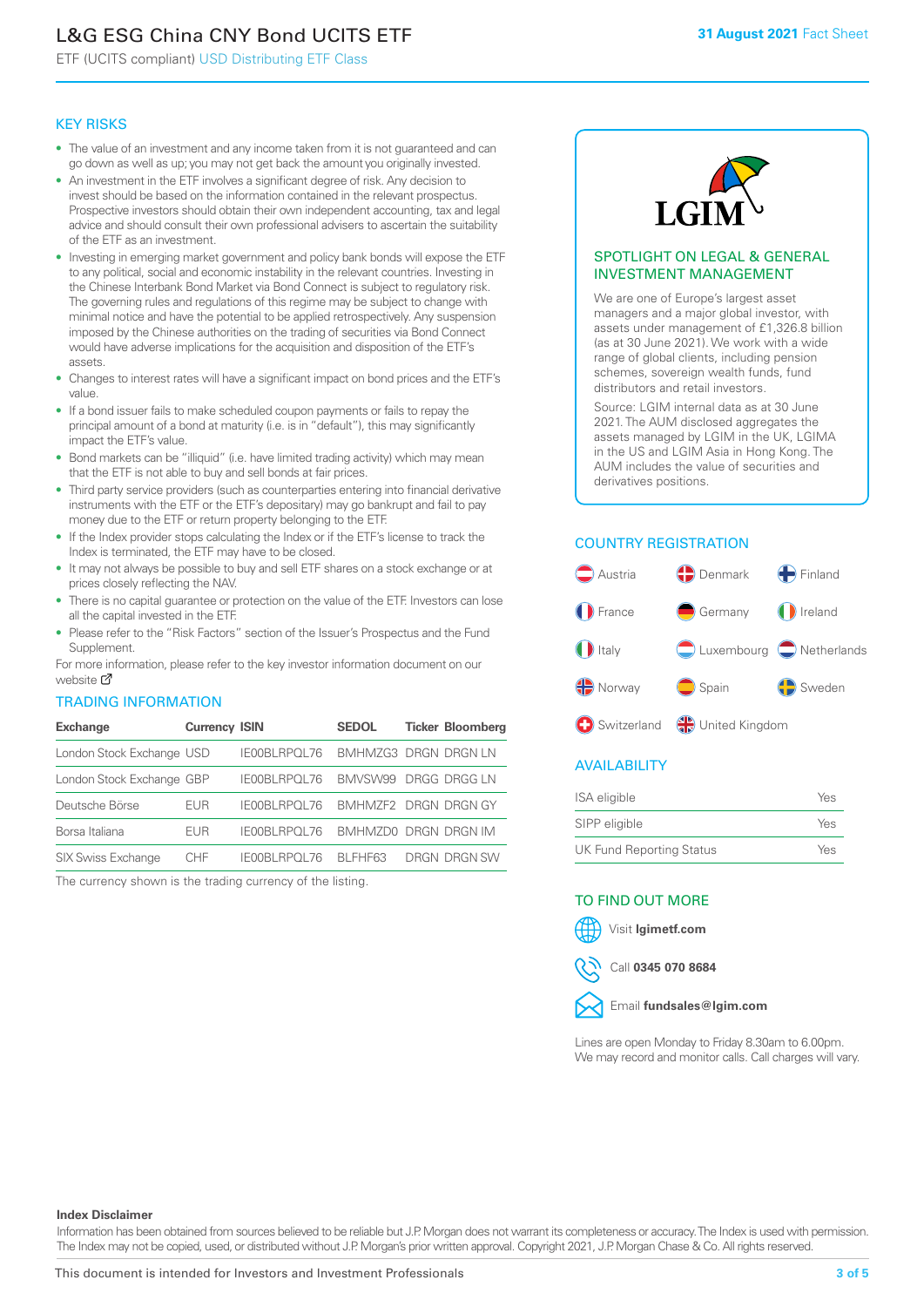# L&G ESG China CNY Bond UCITS ETF

ETF (UCITS compliant) USD Distributing ETF Class

#### **Important Information**

A copy of the English version of the prospectus of the Fund is available on LGIM Fund Centre and may also be obtained from Legal & General Investment Management, 2 Dublin Landings, Office 1-W-131, North Dock, Dublin 1, Ireland. Where required under national rules, the key investor information document will also be available in the local language of the relevant EEA Member State. A summary of investor rights associated with an investment in the Fund shall be available from www. lgim.com/investor\_rights

We are also obliged to disclose that the Management Company has the right to terminate the arrangements made for marketing.

A decision may be taken at any time to terminate the arrangements made for the marketing of the Fund in any EEA Member State in which it is currently marketed. In such circumstances, Shareholders in the affected EEA Member State will be notified of this decision and will be provided with the opportunity to redeem their shareholding in the Fund free of any charges or deductions for at least 30 working days from the date of such notification.

This is a marketing communication. Please refer to the prospectus of the Fund and to the KIID before making any final investment decisions.

**In the United Kingdom and outside the European Economic Area,** this document is issued by Legal & General Investment Management Limited, authorised and regulated by the Financial Conduct Authority, No. 119272. Registered in England and Wales No. 02091894 with registered office at One Coleman Street, London, EC2R 5AA.

**In the European Economic Area,** this document is issued by LGIM Managers (Europe) Limited, authorised by the Central Bank of Ireland as a UCITS management company (pursuant to European Communities (Undertakings for Collective Investment in Transferable Securities) Regulations, 2011 (S.I. No. 352 of 2011), as amended) and as an alternative investment fund manager with "top up" permissions which enable the firm to carry out certain additional MiFID investment services (pursuant to the European Union (Alternative Investment Fund Managers) Regulations 2013 (S.I. No. 257 of 2013), as amended). Registered in Ireland with the Companies Registration Office (No. 609677). Registered Office: 70 Sir John Rogerson's Quay, Dublin, 2, Ireland. Regulated by the Central Bank of Ireland (No. C173733).

LGIM Managers (Europe) Limited operates a branch network in the European Economic Area, which is subject to supervision by the Central Bank of Ireland. In Italy, the branch office of LGIM Managers (Europe) Limited is subject to limited supervision by the Commissione Nazionale per le società e la Borsa ("CONSOB") and is registered with Banca d'Italia (no. 23978.0) with registered office at Via Uberto Visconti di Modrone, 15, 20122 Milan, (Companies' Register no. MI - 2557936). In Germany, the branch office of LGIM Managers (Europe) Limited is subject to limited supervision by the German Federal Financial Supervisory Authority ("BaFin"). In the Netherlands, the branch office of LGIM Managers (Europe) Limited is subject to limited supervision by the Dutch Authority for the Financial Markets ("AFM") and it is included in the register held by the AFM and registered with the trade register of the Chamber of Commerce under number 74481231. Details about the full extent of our relevant authorisations and permissions are available from us upon request. For further information on our products (including the product prospectuses), please visit our website.

The shares (the "Shares") discussed in this document are issued in relation to the relevant sub-fund (or share class(es) thereof) described in this document (together, the "Fund").

Copyright © 2021 Legal & General. This document is subject to copyright. Any unauthorised use is strictly prohibited. All rights are reserved.

**No investment advice:** We are required to clarify that we are not acting for you in any way in relation to the investment or investment activity to which this document relates. In particular, we will not provide any investment services to you and or advise you on the merits of, or make any recommendation to you in relation to, the terms of any transaction. None of our representatives are authorised to behave in any way which would lead you to believe otherwise. We are not, therefore, responsible for providing you with the protections afforded to some of our clients and you should seek your own independent legal, investment and tax or other advice as you see fit.

**United States information:** This document is not, and under no circumstances is to be construed as, an advertisement or any other step in furtherance of a public offering of shares in the United States or any province or territory thereof, where none of the Fund or the Shares are authorised or registered for distribution and where no prospectus of the Fund has been filed with any securities commission or regulatory authority. Neither this document nor any copy hereof should be taken, transmitted or distributed (directly or indirectly) into the United States. Neither the Fund nor any of the Shares have been or will be registered under the United States Securities Act of 1933 or the Investment Company Act of 1940 or qualified under any applicable state securities statutes.

**No guarantee of accuracy:** This document may contain independent market commentary prepared by us based on publicly available information. We do not warrant, guarantee or otherwise confirm the accuracy or correctness of any information contained herein and any opinions related to product or market activity may change. Any third party data providers used to source the information in this document make no warranties or claims of any kind relating to such data.

**Historical performance** is no indication of future performance: Any historical performance included in this document may be based on back testing. Back testing is the process of evaluating an investment strategy by applying it to historical data to simulate what the performance of such strategy would have been. However, back tested performance is purely hypothetical and is provided in this document solely for informational purposes. Back tested data does not represent actual performance and should not be interpreted as an indication of actual or future performance.

**No offer for sale:** The information contained in this document is neither an offer for sale nor a solicitation of an offer to buy securities. This document should not be used as the basis for any investment decision.

**Risk Warnings:** The Shares are products involving a significant degree of risk and may not be suitable for all types of investor. Any decision to invest should be based on the information contained in the prospectus of the Fund (or any supplements thereto) which includes, inter alia, information on certain risks associated with an investment. The price of any securities may go up or down and an investor may not get back the amount invested. Investors should only invest in a currency-hedged share class if they are willing to forego potential gains from appreciations in the currencies in which the Fund's assets are denominated against the currency of denomination of the relevant hedged share class. Currency hedging employed with respect to the hedged share classes aims to reduce currency risk rather than to eliminate it completely. Investors should also refer to the risk factor entitled "Currency" in the section of the Prospectus entitled "Risk Factors".

**Prospectus:** Investors should refer to the section entitled "Risk Factors" in the Fund's prospectus for further details of these and other risks associated with an investment in the Shares. The information in this document is designed solely for use in the relevant countries in which the Fund has been registered for public distribution and is not intended for residents of any other countries. The distribution of the prospectus and the offering, sale and delivery of Shares in other jurisdictions may be restricted by law.

**For United Kingdom investors:** The Fund is a recognised scheme under section 264 of the Financial Services and Markets Act 2000 and so the prospectus may be distributed to investors in the United Kingdom. Copies of all documents (i.e. the prospectus, the key investor information document, the latest annual audited report and financial statements and semi-annual unaudited report and financial statements and the constitution) are available in the United Kingdom from www.lgimetf.com.